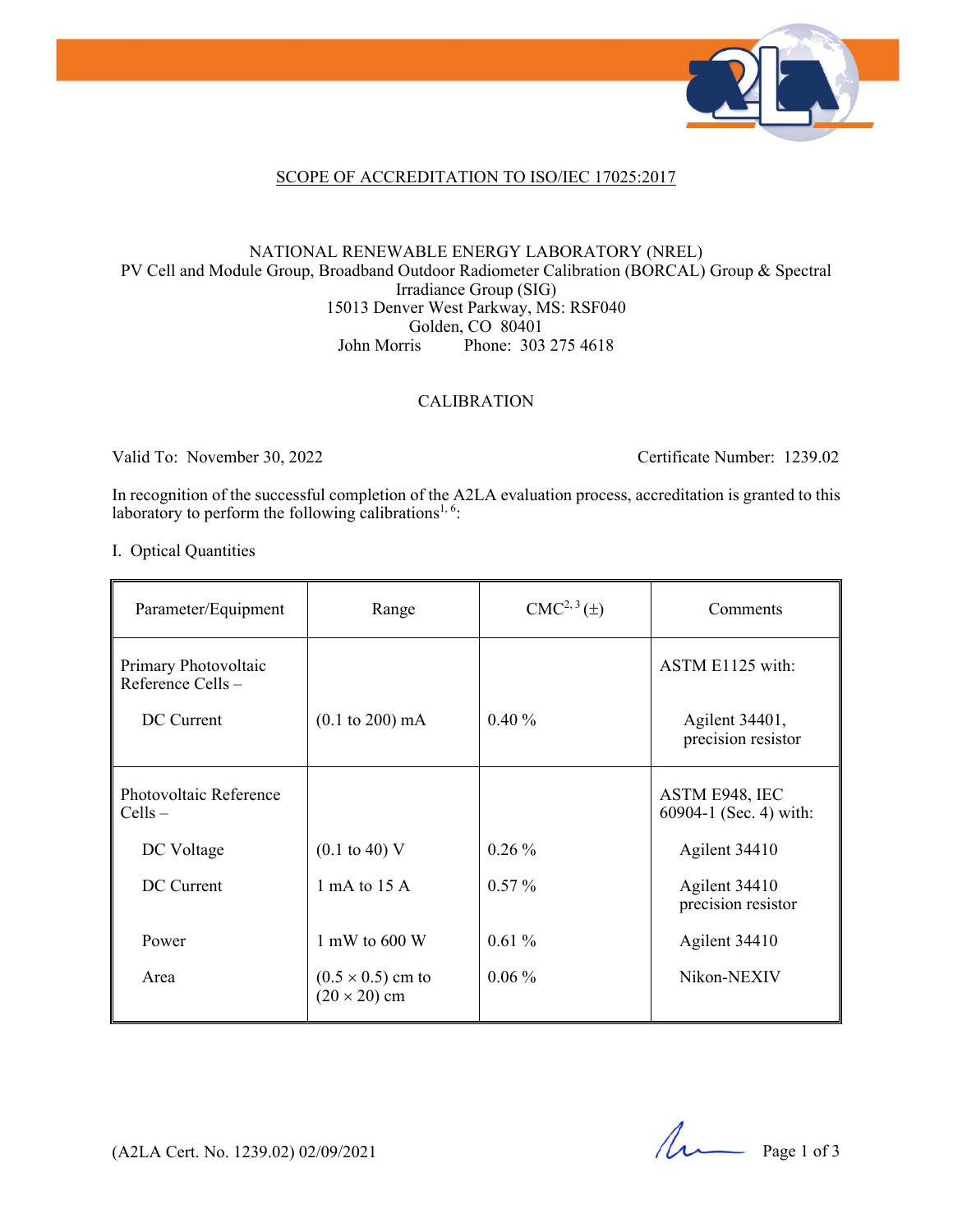| Parameter/Equipment                                                          | Range <sup>4</sup>                                                            | $CMC2, 3, 5(\pm)$  | Comments                                                                                                          |
|------------------------------------------------------------------------------|-------------------------------------------------------------------------------|--------------------|-------------------------------------------------------------------------------------------------------------------|
| Photovoltaic Reference<br>$Modules -$                                        |                                                                               |                    | ASTM E1036, IEC<br>60904-1 (sec. 4) with:                                                                         |
| DC Voltage                                                                   | $(2 \text{ to } 290)$ V                                                       | $0.4\%$            | Agilent 34401                                                                                                     |
| DC Current                                                                   | $(0.1 \text{ to } 15) \text{ A}$                                              | $0.8\%$            | Agilent 34401,<br>precision resistor                                                                              |
| Power                                                                        | (1 to 800) W                                                                  | $1.1\%$            | Agilent 34401                                                                                                     |
| Area                                                                         | $(20 \times 20)$ cm to<br>$(140 \times 210)$ cm                               | $0.2\%$            | Tape measure                                                                                                      |
| <b>Broadband Outdoor</b><br>Radiometer Calibration -<br>Pyranometers-        |                                                                               |                    |                                                                                                                   |
| Irradiance Level:<br>Direct Beam $\geq$ 700<br>$W/m^2 \pm 0.35 \%$           | Minimum Zenith Angle<br>Range:<br>Up to $30^\circ$<br>$(30 \text{ to } 60)$ ° | $0.6\%$<br>$1.2\%$ | Traceability: SI,<br>through World<br>Radiometric Reference<br>(WRR)                                              |
| Diffuse: $10 \text{ W/m}^2$ to $150$<br>$W/m^2 \pm (2.6 % + 1)$<br>$W/m^2$ ) | Maximum Zenith Angle<br>Range: (16.5 to 80)°                                  |                    | Reference irradiance:<br>the outdoor direct beam<br>irradiance from the sun<br>disk and the diffuse<br>irradiance |
| Pyrheliometers-                                                              |                                                                               |                    |                                                                                                                   |
| Irradiance Level:<br>Direct Beam $\geq$ 700<br>$W/m^2 \pm 0.35 \%$           | Minimum Zenith Angle<br>Range: $(30 \text{ to } 60)$ °                        | 0.78%              |                                                                                                                   |
|                                                                              | Maximum Zenith Angle<br>Range: (16.5 to 80)°                                  |                    |                                                                                                                   |

(A2LA Cert. No. 1239.02) 02/09/2021 Page 2 of 3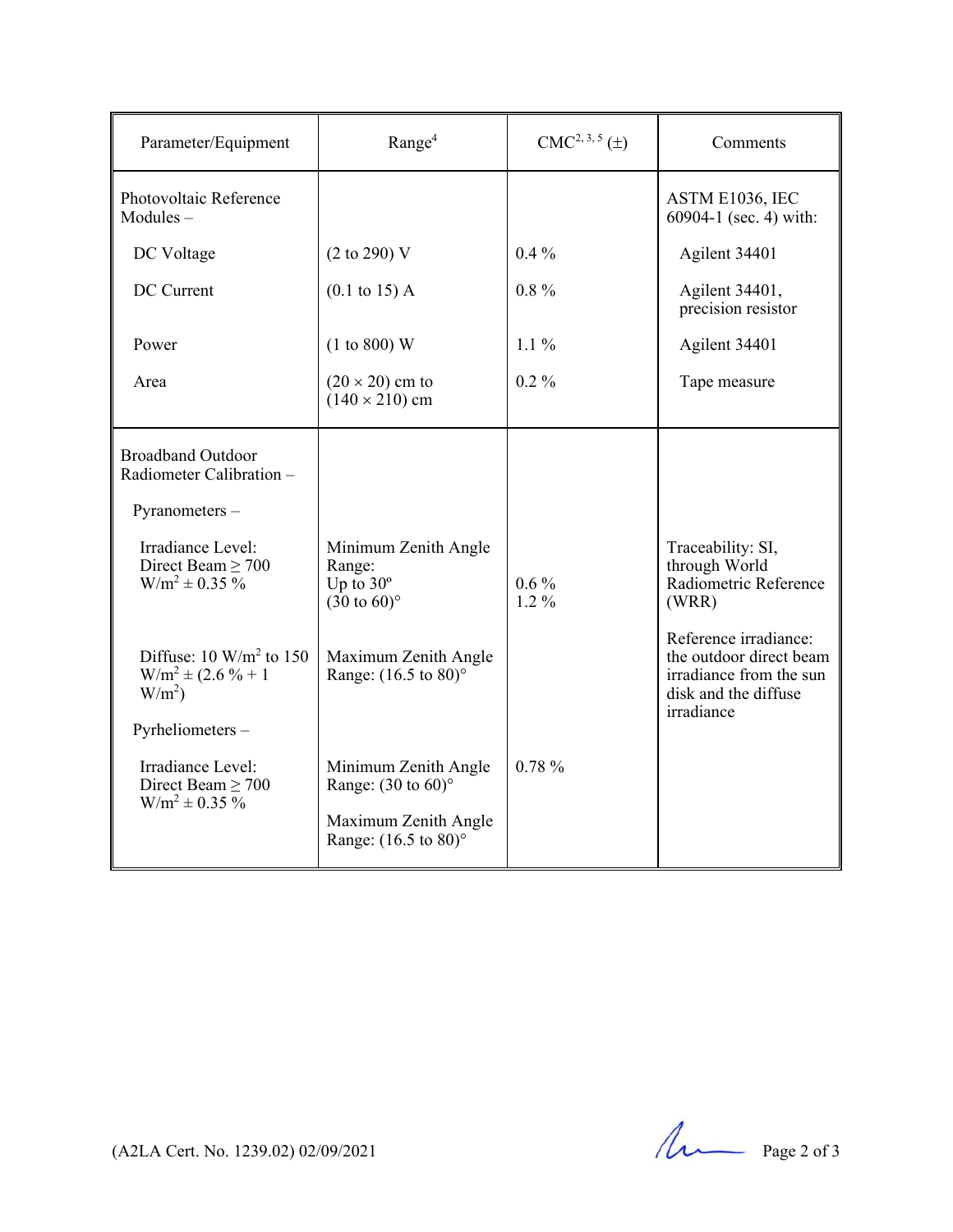| Parameter/Equipment                                                       | Range                                                                                                                                                          | $CMC2, 3(\pm)$                                                                                             | Comments                                                                   |
|---------------------------------------------------------------------------|----------------------------------------------------------------------------------------------------------------------------------------------------------------|------------------------------------------------------------------------------------------------------------|----------------------------------------------------------------------------|
| Spectral Irradiance -<br>Spectroradiometer<br>$(250 \text{ to } 2400)$ nm | $250 \text{ nm}$<br>$350 \text{ nm}$<br>$450$ nm<br>$555 \text{ nm}$<br>655 nm<br>$900 \text{ nm}$<br>$1600 \text{ nm}$<br>$2000$ nm<br>$2300$ nm<br>$2400$ nm | $2.1\%$<br>$1.7\%$<br>$1.4\%$<br>$1.4\%$<br>$1.3\%$<br>$1.3\%$<br>$1.2\%$<br>$1.2\%$<br>$1.2\%$<br>$1.6\%$ | ASTM G138 with:<br>NIST spectral<br>irradiance standard<br>1000 W FEL lamp |

 $<sup>1</sup>$  This laboratory is conditionally available for commercial service.</sup>

- circumstances of the specific calibration. <sup>2</sup> Calibration and Measurement Capability Uncertainty (CMC) is the smallest uncertainty of measurement that a laboratory can achieve within its scope of accreditation when performing more or less routine calibrations of nearly ideal measurement standards or nearly ideal measuring equipment. CMCs represent expanded uncertainties expressed at approximately the 95 % level of confidence, usually using a coverage factor of  $k = 2$ . The actual measurement uncertainty of a specific calibration performed by the laboratory may be greater than the CMC due to the behavior of the customer's device and to influences from the
- $3$  In the statement of CMC, percentages are percentage of reading, unless otherwise indicated.
- <sup>4</sup> Zenith angle range of calibration of the NREL location will vary with the day of year and sky conditions during the calibration event, and are limited to the zenith angle ranges listed on the scope of accreditation. In addition, the maximum zenith angle range might change during the calibration event due to the irradiance level limitation.
- $<sup>5</sup>$  The uncertainty resulting from the UUT's performance outdoor will be added (RSS) to the uncertainty of</sup> the nominal values; therefore the combined uncertainty will vary based on the instrument model, serial number, and the reported environmental conditions during the calibration event.

6 This scope meets A2LA's *P112 Flexible Scope Policy*.

(A2LA Cert. No. 1239.02) 02/09/2021 Page 3 of 3